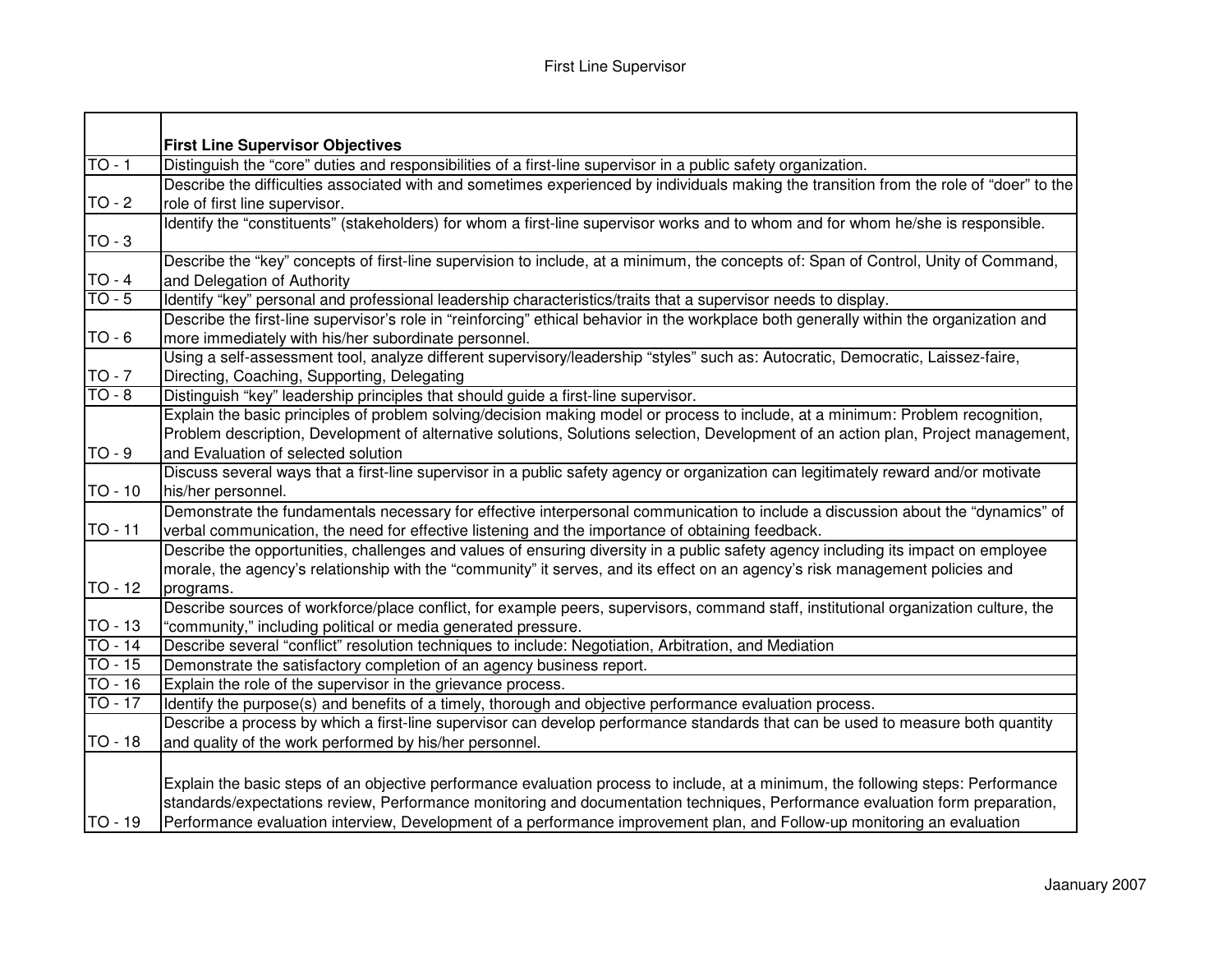|           | <b>First Line Supervisor Objectives</b>                                                                                                         |
|-----------|-------------------------------------------------------------------------------------------------------------------------------------------------|
|           | Identify the most frequent causes experienced by first-line supervisors that lead to rater error and contribute to the failure of a             |
|           | performance evaluation process to include: Failure to train raters, Rater indifference, Loss of rater objectivity, Rater bias, Employee         |
| TO - 20   | pressure, and Conflicting purpose for an evaluation                                                                                             |
|           | Describe the benefits to/impact on an agency, a supervisor and an employee when a first-line supervisor actively "coaches" and/or               |
|           | mentors subordinate personnel to include, at a minimum: Risk management, Improved employee, performance, Team building,                         |
| $TO - 21$ | Employee morale and Succession planning                                                                                                         |
| TO - 22   | Discuss the first-line supervisor's responsibility for the on-going training of his/her personnel.                                              |
|           | Discuss the impact that a first-line supervisor's attitude toward training has on subordinate personnel including its effect on employee        |
| TO - 23   | morale.                                                                                                                                         |
|           | Describe the source of "stress" that may effect the employees of a public safety agency including: The agency/organization as                   |
| TO - 24   | stressor, The first-line supervisor as stressor, and "Outside" influences that may act as stressors.                                            |
|           | Describe the role of the supervisor in addressing "stress" and the impact that the supervisor's response has on the employee and                |
| TO - 25   | agency.                                                                                                                                         |
|           | Explain the steps to be used to counsel an employee to include: Choosing between and individual and group session, Choosing the                 |
|           | appropriate physical setting, Selecting the appropriate time, Establishing the appropriate supervisory, demeanor, Documenting the               |
| TO - 26   | counseling session and Conducting follow-up                                                                                                     |
|           | Distinguish between situations that call for a supervisor to counsel an employee and situations that require that a supervisor                  |
| TO - 27   | recommend or impose formal disciplinary action based on an understanding of agency policy, philosophy and practice.                             |
|           | Describe existing law (LEOBR) and/or policy and procedure that must be adhered to when investigating complaints about employee                  |
| TO - 28   | behavior.                                                                                                                                       |
|           | Discuss the basic steps that need to be taken to investigate a complaint of employee behavior to include, at a minimum: Recording               |
|           | or documenting the complaint, Interviewing the complainant and witnesses, Adherence to applicable due process requirements such                 |
|           | as LEOBR, labor contracts or administrative standards set by state, county or local policy or procedures, Interview of subordinate(s)           |
|           | involved, Case file preparation, Investigation summary preparation, Investigation findings/conclusions and Recommendations for                  |
| TO - 29   | action                                                                                                                                          |
|           | Distinguish the Maryland Police or Correctional training requirements for training supervisors as well as subordinate personnel and             |
| $TO - 30$ | the consequences for failure to meet Commission training standards.                                                                             |
|           | Define the types of "liability" that may have an impact on a first-line supervisor and the possible consequences that may accrue to the         |
|           | first-line supervisor and the agency to include: Vicarious liability, Failure to supervise (including inspect), Failure to train and Failure to |
| $TO - 31$ | discipline                                                                                                                                      |
| $TO - 32$ | Explain the steps that a supervisor can take to protect both the agency and him/herself from undue exposure to civil law.                       |
| TO - 33   | Examine the role of the supervisor in the prevention of discrimination and harassment in a public safety agency.                                |
|           | Describe the first-line supervisor's role in such administrative functions as the development of procedures, agency strategic/long              |
| TO - 34   | range planning, budget preparation, budget management, etc.                                                                                     |
|           | Discuss the need for a first-line supervisor to know, understand and display proficiency and competency in applying agency policies             |
|           |                                                                                                                                                 |